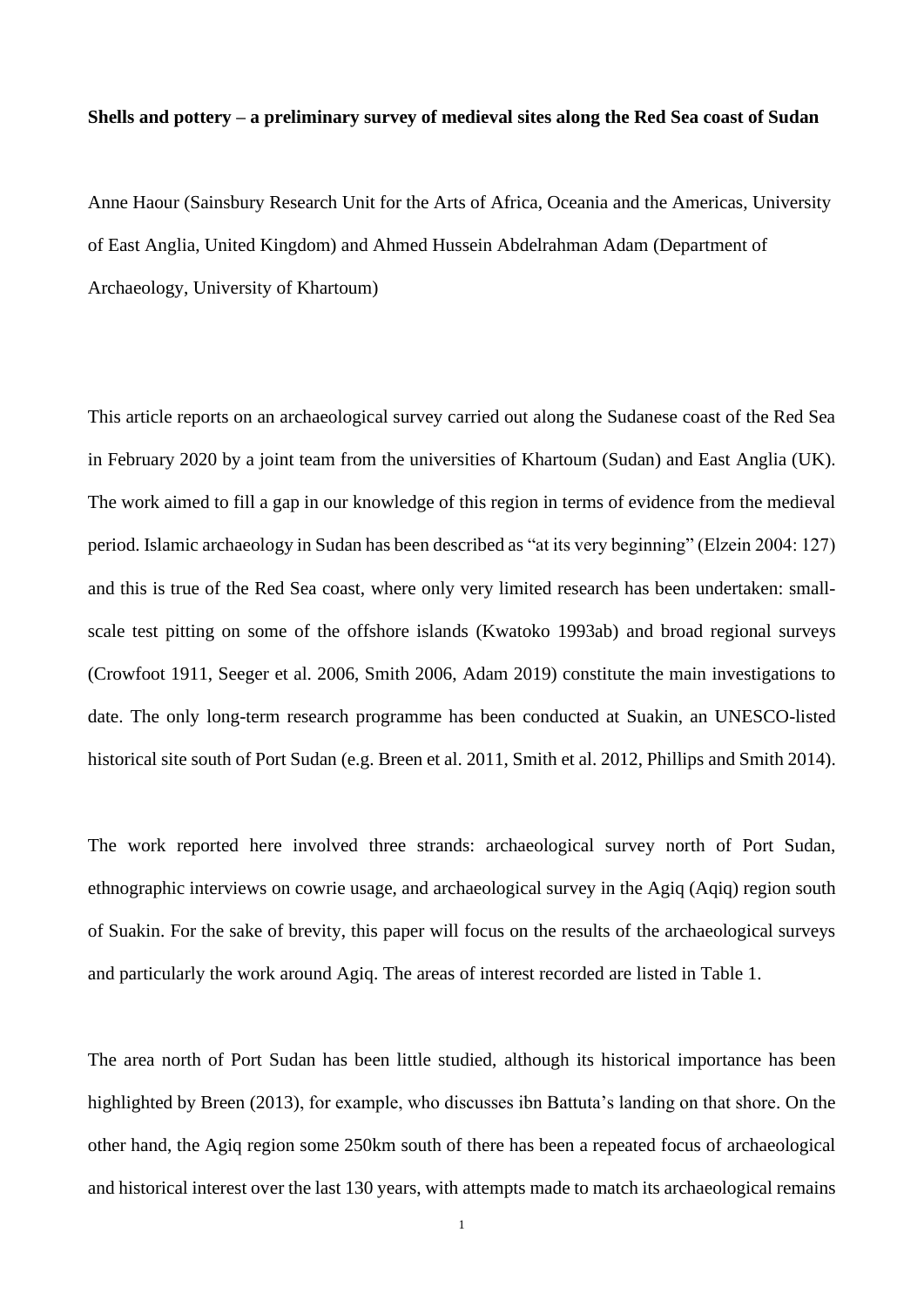with historical, and in particular Classical, sources. On one hand, scholars have speculated about the location of the site of Ptolemais Theron, reportedly founded in the third century BC as a base for hunting elephants and visited in the first century AD by the writer of the *Periplus of the Erythrean Sea*, who said: "In this mart is procured the true or marine tortoiseshell, and the land kind also, which, however, is scarce, of a white colour and smaller size. A little ivory is also some times obtainable" (cited in Crowfoot 1911: 531). The roughly contemporary Pliny noted that Ptolemais Theron exported a great deal of ivory, rhinoceros horn, hippopotamus hides, tortoiseshell, apes and slaves (Seeger et al. 2006: 9). Scholars have also sought to identify the medieval trade ports mentioned in Arabic historical sources, and in particular the place named Badi. However, it is probably fair to say that most scholarly attention has concentrated on exploring this region in light of the Classical Mediterranean sources. In contrast, the larger questions underpinning the present survey related to the nature of medieval trade networks linking Western Indian Ocean and Mediterranean networks.

Among the many artefacts that can illuminate such connections, we were particularly interested in two species of cowrie shell and in earthenware pottery. The shells of Indo-Pacific cowries (*Monetaria moneta* and *annulus*) were sought at an early date by African consumers. They reached West Africa by the seventh century, and their source is usually presumed to have been the Indian Ocean archipelago of the Maldives (Haour and Christie 2019). This assumption is partly based on the later historical sources, which insists on the importance of the Maldives as a supplier of cowries (particularly *moneta*) to global networks. However, apart for some brief allusions in the Cairo *geniza*, relating to the twelfth century (Goitein 1973: 199), the role of the Red Sea ports remains unclear. In fact, the potential role of the Red Sea as a source of, not just a transit zone for, cowries to medieval West Africa has recently been proposed by Insoll (2021) based on data from Ethiopia. As living creatures, these molluscs have quite specific environmental requirements and the abundance of species in the Red Sea has only partially been mapped, though it is known that a high number of endemic species likely exist (Mastaller 1978; Bemert & Ormond 1981: 20-1). In terms of ceramics,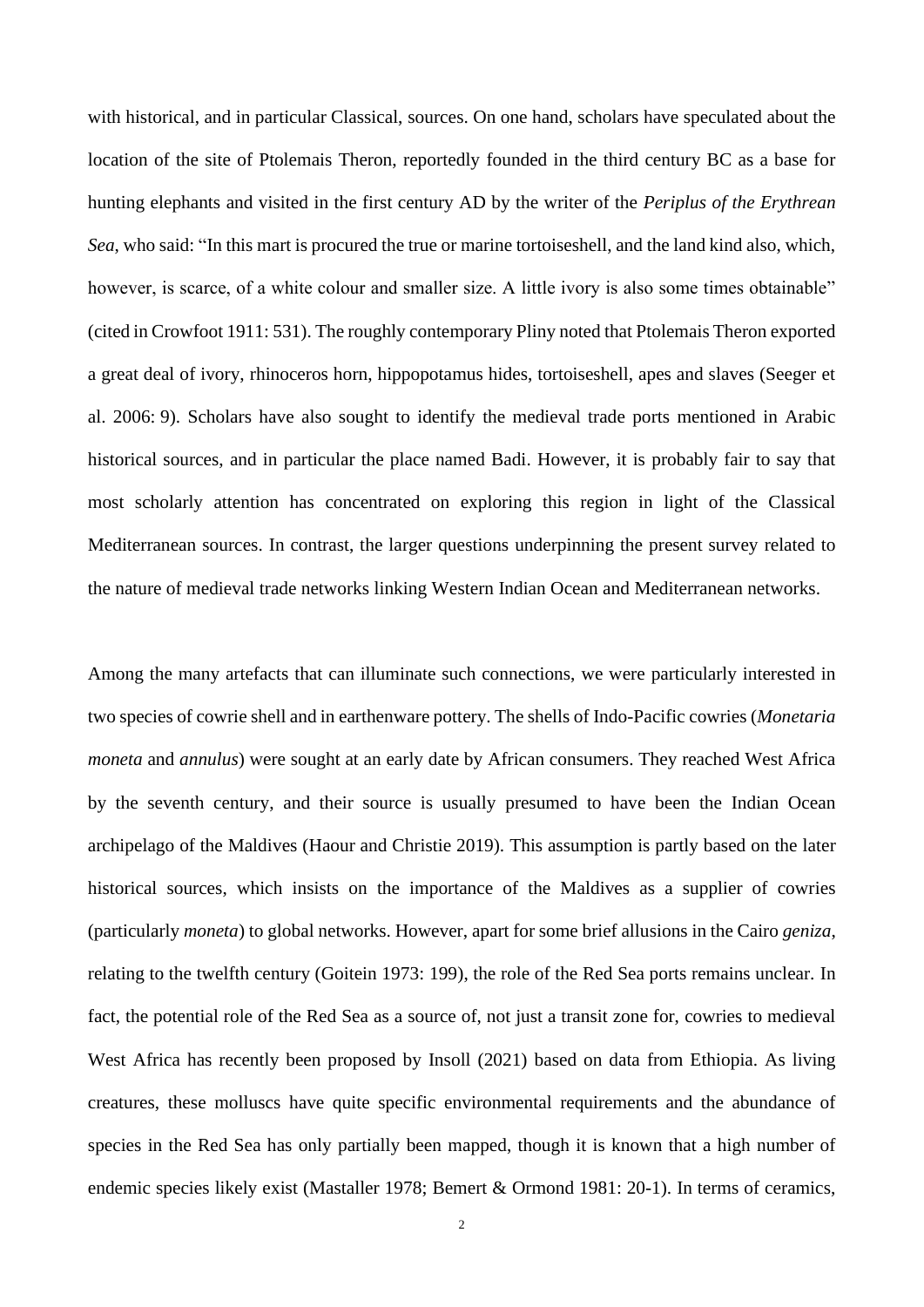archaeological sites around the Indian Ocean and in to the Persian Gulf and Red Sea have yielded low-fired, often paddle-impressed and/or carinated earthenwares, with the Indian subcontinent as the most likely source (Begley 1996; Selvakumar 2011; Pavan & Schenk 2012; Rougeulle, Collinet and Martin 2015; Jaufar 2019). It may be that these reflect the settlement of merchants of Indian origin, and as such they offer a valuable insight into processes of exchange and identity in the medieval Indian Ocean (Horton 2004, Kennet 2004, Collinet 2010).

It is within the framework of these questions that this survey was devised. In environmental terms, the region falls mainly within the acacia desert scrub region, with an annual rainfall of 50-300mm and a typical 8-month dry season (Elzein 2004). Beja, nomadic pastoralists speaking an Afro-asiatic language, appear to have occupied the area since the early days of the Islamic period, with Arabic groups arriving more recently from the opposite side of the Red Sea. In the more recent timeframe, regions bordering Eritrea suffered from tensions between Khartoum and Asmara in the 1990s, and many residents of the Agiq region emigrated to Port Sudan. To this day, villages in the area remain underpopulated, while access to some areas remains difficult to outsiders.

The survey north of Port Sudan, carried out along 6 transects 20km apart, with groups of two or three people walking for one hour in opposite directions, identified many stone tumuli, likely funerary monuments, often evidencing shell fragments on their surface and sometimes containing upper grinding stones (Figure 1). In morphology, these differ from the well-known burial monuments known as *ekratail,* which also occur in the Red Sea area (Ahmed 2019). A water-retaining feature consisting of a low depression in the ground was shown to us on Transect 5 by a local informant, who stated that most villages in the vicinity had such features and that they were very old. Against the abundance of funerary structures, noted on several transects, no incontrovertible settlement evidence was identified. The survey located artefact scatters, mainly pottery but also some metal, shell and glass, but these were scarce and some clearly modern. Transects 2 and 6 yielded no finds.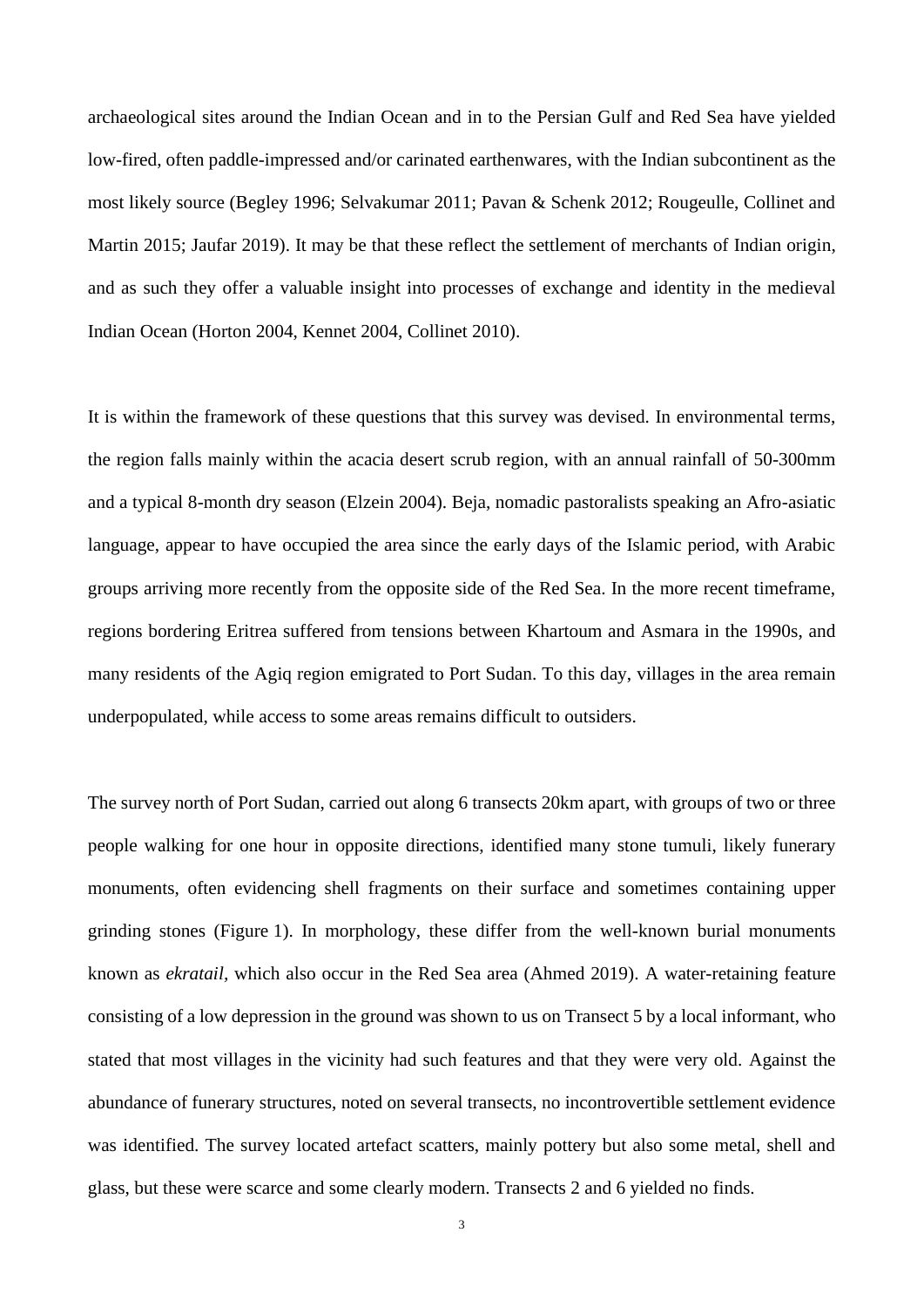South of Port Sudan a key geographical feature is the Baraka (Arabic: بركة نهر), a seasonal river that forms part of the extensive Tokar Delta, by far the largest of the series of overlapping alluvial fans created by sand and gravel washed out of the mountains by sheet floods (Seeger et al. 2006: 11). J. W. Crowfoot, who was based in Sudan in the early twentieth century and is an important source for the area, believed the Baraka corresponded with the Astaboras River mentioned by Strabo (Crowfoot 1911: 531). Moving south, another notable landmark is Jebel Tagdara ('Dekdera' on the map by Holled-Smith, 1892: 549); from there, along the base of the Red Sea Hills, which reach a maximum elevation of 869m near Agiq and nearly 1300m high farther west, are plains consisting of annual grasses and low acacia trees, then the small village of Adobana [\(Cressman et al. 1999;](http://www.fao.org/ag/locusts/oldsite/PDFs/SUDJS99b.pdf) Seeger et al. 2006). Offshore is a complex archipelago (Figure 2).

One of the best-discussed archaeological sites in this area is that of Umm Muqban (Crowfoot 1911 [with photographs in the Durham archive], Seeger et al. 2006, Smith 2006). The site is, as report Seeger et al. (2006: 12) a "quite impressive, long and narrow, cemetery... comprising, apparently, ancient graves and more recent Muslim burials". We undertook a systematic survey of the features, moving southeast to northwest (Table 2). Structures occur in a range of forms – rectilinear edifices of coralstone blocks and plaster, stone tumuli of several types, monoliths, and seemingly recent Islamic graves – and it is not clear that they all served a funerary function. The site is quite likely the same place as that described by Holled-Smith (1892: 548) as a "group of remains, suggesting a line of defence, [occupying] a slightly rising ground at Akik-el-Soghier, about 2 miles inland." As did some later authors (Crowfoot 1911: 534), Holled-Smith identified this place as the possible Ptolemais Theron.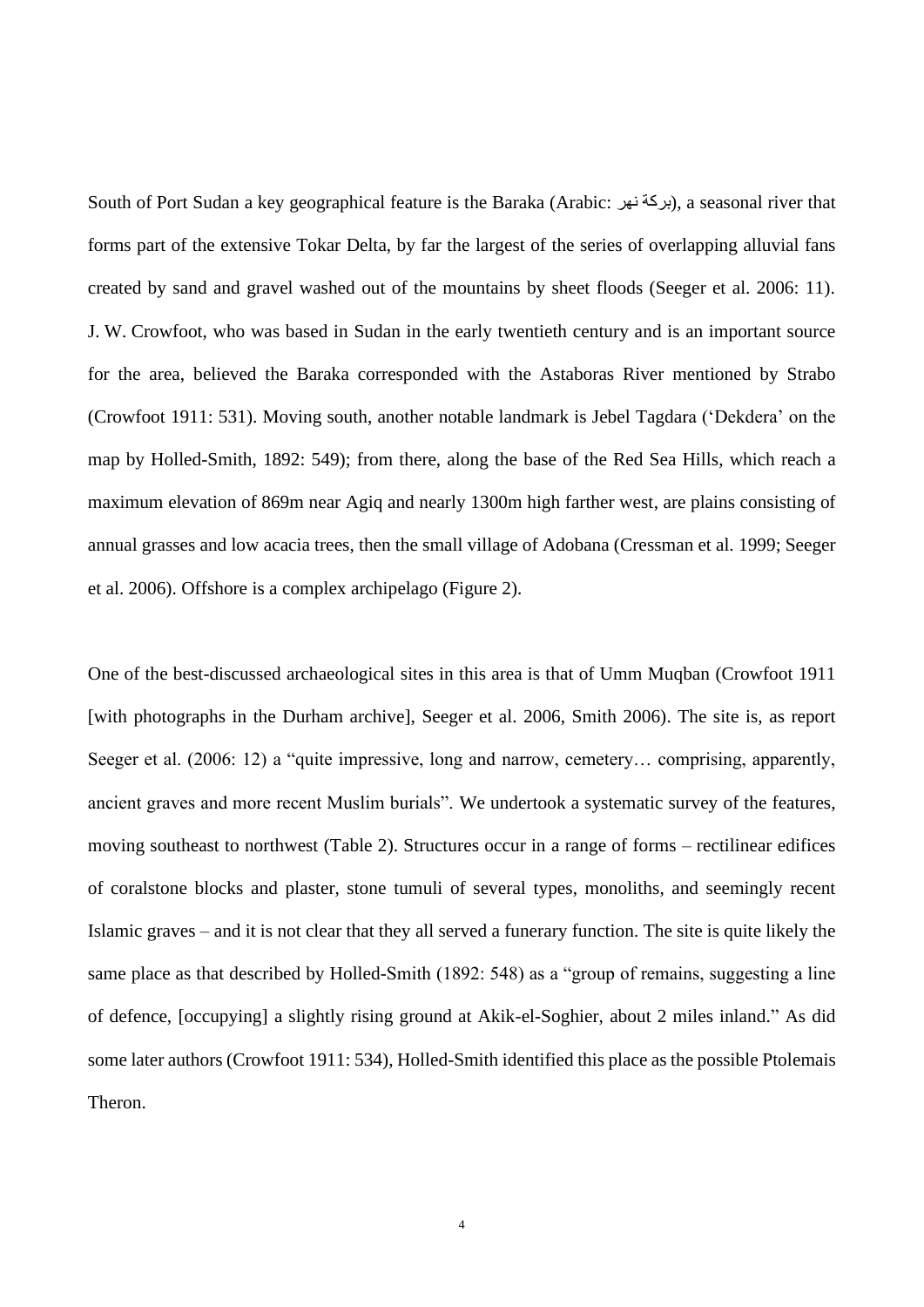In our mind, the rectilinear structures of coralstone blocks and plaster are the most intriguing feature of Umm Muqban site (Figure 3). One of these – a "structure consisting of a low wall only 30 centimetres in breadth, enclosing a space roughly square and rendered with plaster, in the middle of which was a stepped building measuring just 3 metres square, of which only 2 steps remained" was tested, admittedly hurriedly, by Crowfoot (1911: 534). He did not recover human remains and suggested such structures may be cenotaphs, altars or thrones, rather than graves. He believed Umm Muqban to date to the first millennium AD, "synchronizing, that is to say, with the domination of Axum" (Crowfoot 1911: 537). However, these structures have never been dated and we would suggest, based on some similarity with the remains observed at Tagdara (see below) that some are likely more recent, probably medieval. In fact, lone coral blocks with evidence of adhering plaster are a relatively recurrent features at Umm Muqban, apparently not in situ, hinting that more extensive remains once existed.

Our informants took us to the village of Adobana with a view to reassessing the large rectangular structure reported by previous researchers, and examining the portable artefacts curated by the local community. Here we cannot improve on the excellent photographs and descriptions by Smith (2006: 1-2) and Seeger et al. (2006: 11-12), who visited the site independently a year apart about 15 years ago. We found that surface archaeological material was scarce, contra Seeger et al.'s (2006: 12; Figs. 8-9) comment that potsherds littered the site; this is almost certainly a function of the proximity of the present-day village. As reported by Seeger et al. (2006: 12), who describe them as Greco-Roman in appearance, we saw several column drums, clearly out of place, dotting the present-day village and we were shown several complete and near-complete vessels. We were not able to visit the red brick foundations described by Hinkel (1992: 317) near Adobana.

As mentioned above, the Agiq region features a set of offshore islands, one of the few along this coastline. We were able to conduct a survey on one of these islands, ibn Abbas (Bahdur), which, at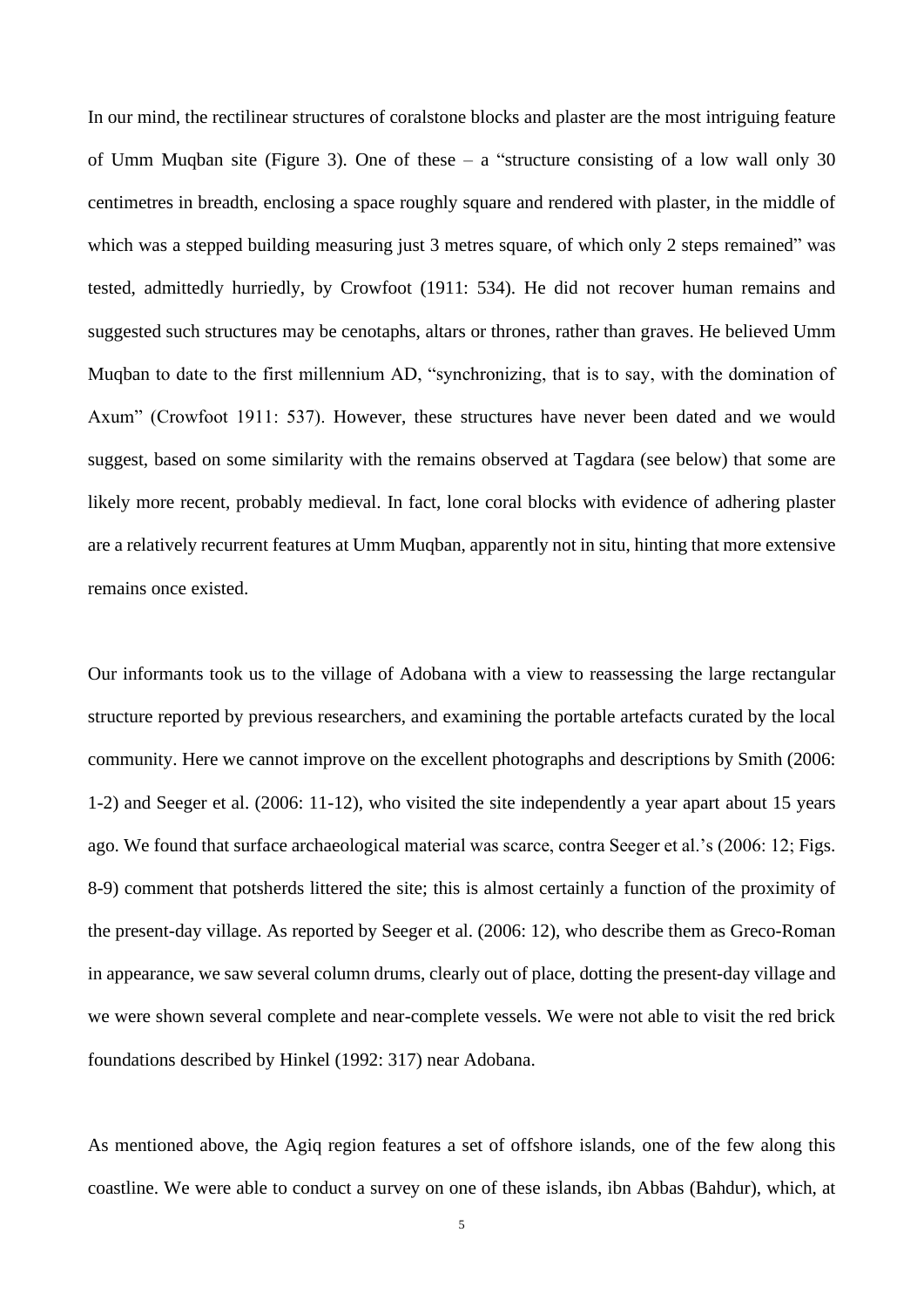some 4km long, is quite big. Holled-Smith (1892: 548-550), recalling Strabo's statement that close to Ptolemais Theron was a large island where olives grew, suggested this may correspond with Bahdur, and noted that there and at nearby Er Rih island were "very old cisterns arched over, and in Er-ri two stones (basalt, which must have come from the mountains inland) were found bearing inscriptions in ancient Arabic." We located the graves, structures and cisterns mentioned by previous authors (Crowfoot 1911, Anderson 1939, Seeger et al. 2006) at ibn Abbas, which lie on the southern (shore-facing) side of the island, as well as the apparent remains of a pier, to our knowledge hitherto unreported. The cisterns are cut vertically and horizontally into the limestone bedrock (Anderson 1939: 277 provides a good description) (Figure 4). We recorded the remains of a dozen coral-built structures, probably domestic in nature apart from a large one resembling a mosque. This was described by Seeger et al. (2006: 14 and Fig. 17) as "an impressive multiple-roomed edifice with overall measurements of about 25.30 m N-S x 24-26.50 m E-W" and is probably the same as the building described as a "ruined fort" by Crowfoot over a hundred years ago (1911: 540). At the time of his visit, Crowfoot commented that the island had been used as a refuge by the people of Agiq late in the previous century, and he found five families still living there.

We noted pierced *moneta* cowries, ceramics (both earthenware and glazed materials) and many glass fragments, some modern. Pottery included Dehua and Jingdezhen wares from the eighteenth/nineteenth century, as well as nineteenth/twentieth century European materials (Ran Zhang, University of Durham, pers. comm. on the basis of photographs). Some material is, however, clearly older. Many artefacts appeared to have been disturbed by flooding in the lower-lying area of the island while abundant pottery fragments, some large, were recovered from the sea, suggesting the island and its archaeological site are subject to erosion. A study of coastline change over the middle and longer term is important. Indeed, Seeger et al. (2006: 16) suggested that in Antiquity ibn Abbas Island would have formed a peninsula connected with the mainland, creating "a very large and well protected harbor for the ancient port at Adobana."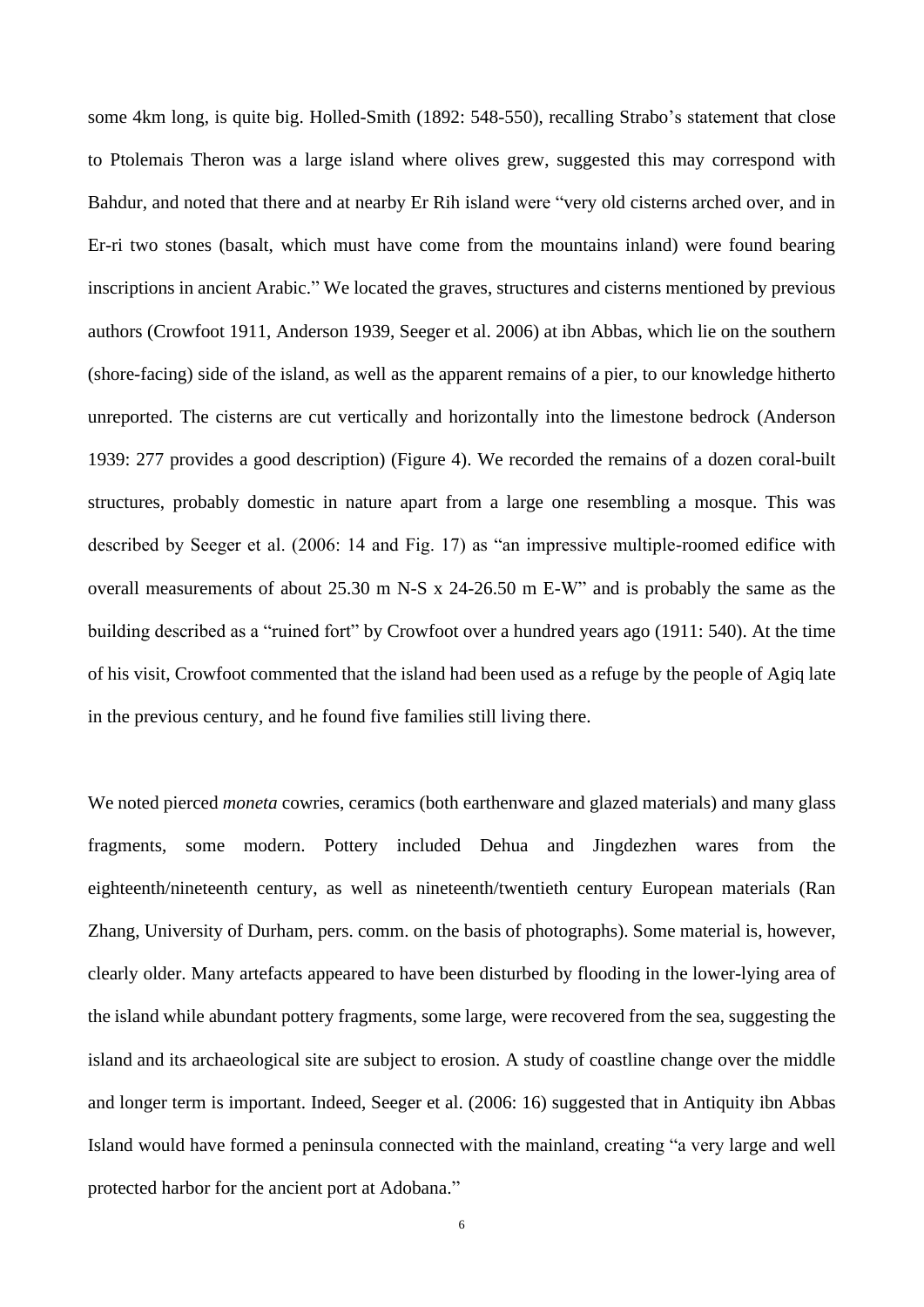Disappointingly, adverse weather conditions unfortunately prevented our planned visit to the island of Er Rih, where archaeological remains of what may be the medieval port of Badi have been reported Crowfoot 1911, Hebbert 1935, Kwatoko 1993ab, Maritime Endangered Archaeology Project of University of Southampton & Ulster University: [https://storymaps.arcgis.com/stories/ff81c04afda847e280f3f2f96655cd6a\)](https://storymaps.arcgis.com/stories/ff81c04afda847e280f3f2f96655cd6a).

Our final site to report is one which, to our knowledge, has not been described by earlier researchers. This is situated at Tagdara, a noteworthy landmark that consists of two prominent conical hills. At their foot are a considerable number of stone tumuli, as well as an Islamic graveyard. We recovered some pottery in the eroded river channels here. On the hills themselves are many petroglyphs (Figure 5) and a network of stone walls. We studied those on the east hill, the higher of the two at an altitude of 67m. A wall runs partway down the eastern side, across contour lines, and at the apex of the hill are several quadrilinear stone structures. A single piece of glass was recovered from a large mound scattered with fragments of coral blocks as well as of what appeared to be bone; this mound is at least partly artificial, as evidenced by the plaster-faced coralstone walls within it (Figure 6), but the lack of material culture makes it impossible to suggest age or usage. Other stone structures, resembling terracing, are visible all around. The sea is clearly visible, as is the wider surrounding area, so a defensive or observational function seems credible. Other elevations nearby include similar features.

## **Conclusion**

This field season allowed us to carry out survey in a previously unresearched area of the Sudan coastline and to revisit sites near Agiq previously reported in the published and grey literature (Crowfoot 1911, Hebbert 1936, Seeger et al. 2006, Smith 2006), updating knowledge of their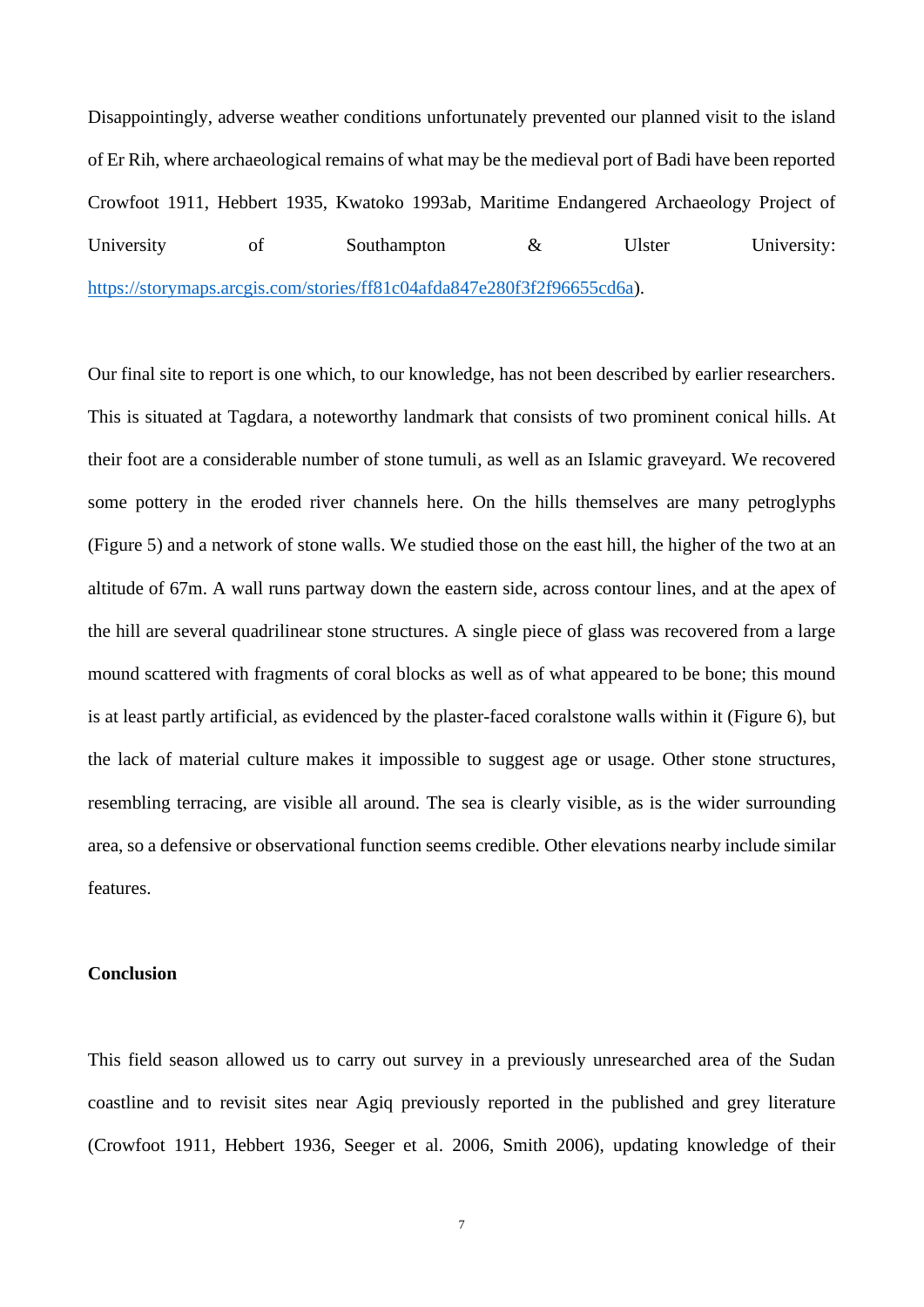condition (details in Haour 2020). While previous researchers had focused primarily on the possible Classical associations of these sites, we sought to highlight plausible medieval associations.

In further work, the question of seasonal and longer-term fluctuations in the position and shape of the coastline should be a priority. In several places we encountered what seem to be raised former shorelines. The region around Agiq in particular is a complex, highly dynamic environment which involves an alluvial plain, several offshore islands and, in vegetational terms, rapidly decreasing tree cover. Sedimentation, flooding, erosion and storm surges have shaped it over the years and most probably displaced, buried and exposed archaeological remains. The use of magnetometric techniques would be beneficial here. North of Port Sudan, further survey targeting water points will likely identify settlement remains to complement the numerous funerary structures which we identified. The investigation of these settlement remains is necessary to improve understanding of the past of this region.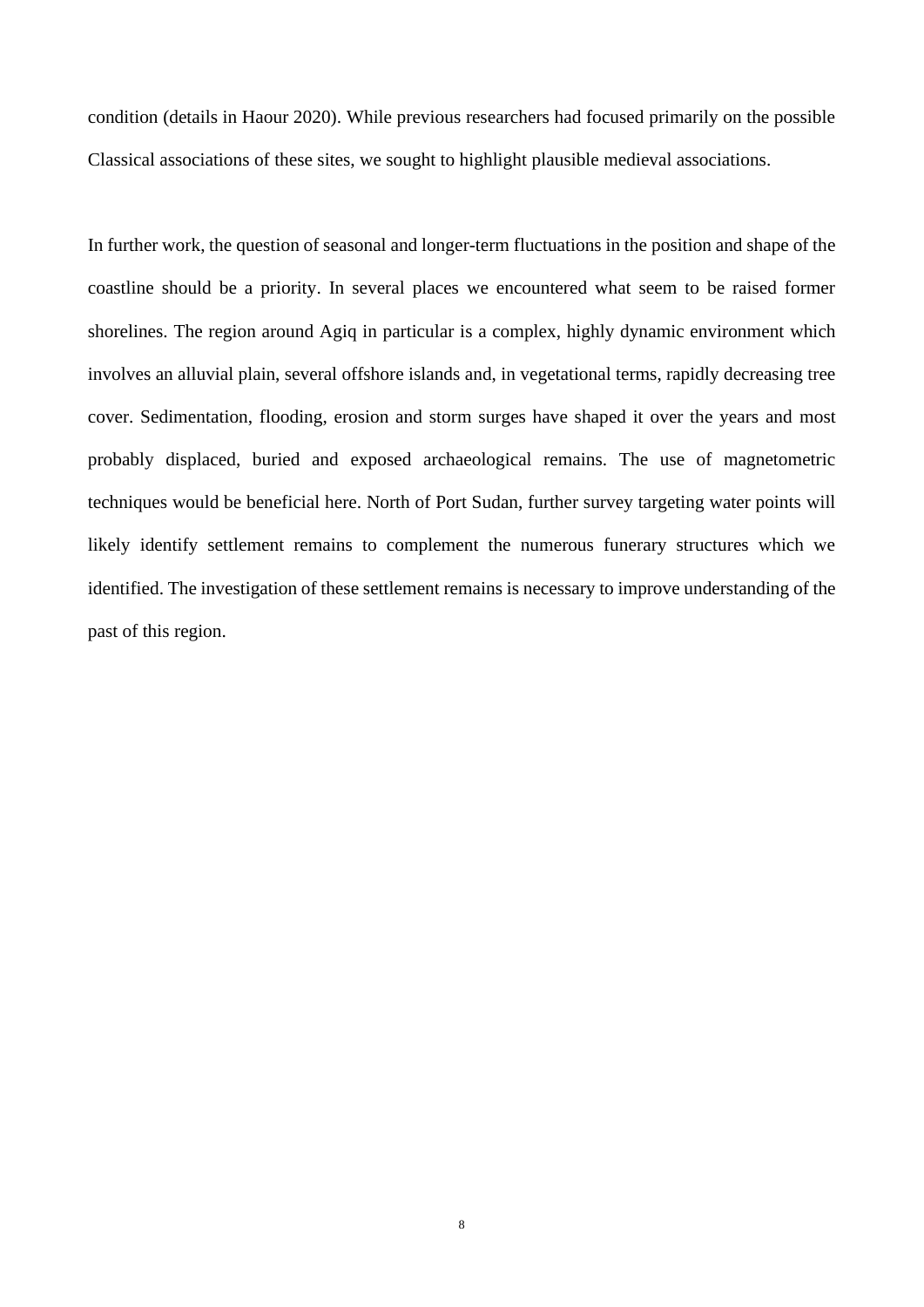## **Acknowledgments**

This work was funded by the British Institute in Eastern Africa and the University of East Anglia. As well as the authors, the team comprised Fatima Mohammed, Hanaa Abdelgabar, and Bakri Issa of the University of Khartoum, and Moiz Shams Eddin, Farouk Elzaki and Moutaz Ahmed in Port Sudan and Agiq. Our warmest thanks go to our guides and hosts in Agiq, Marefeet and Port Sudan, who welcomed us, worked tirelessly on the often-demanding logistics, and were so committed to showing us the key sites.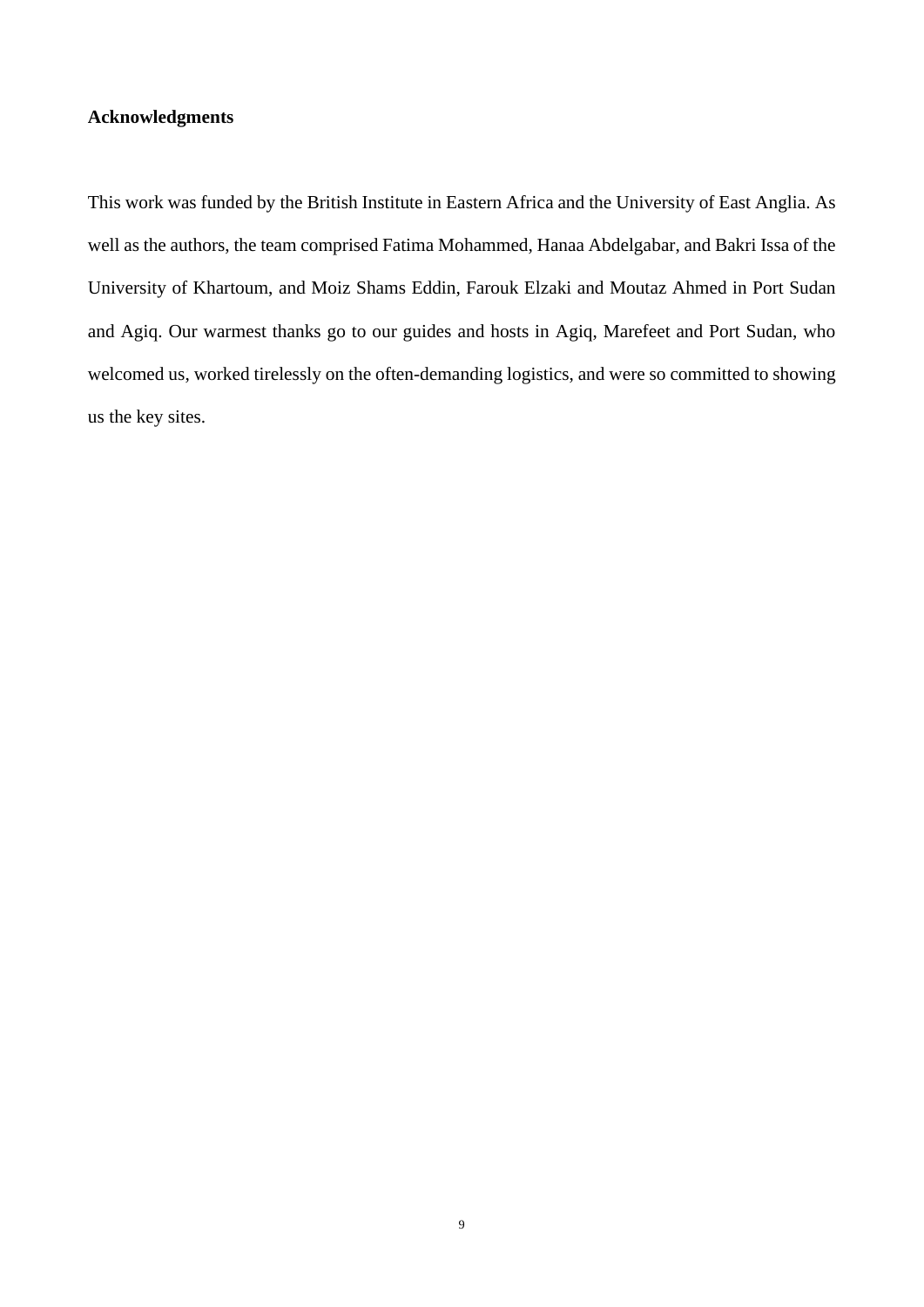## **References cited**

Adam, A. 2019. New perspectives on the archaeology of the Medieval period in the Red Sea area of the Sudan. Azania 54: 487-500.

Anderson, L. S. 1939. Cisterns at Ibn Abbas island. Sudan Notes and Records 22(2): 277-280.

Begley, V. 1996. Pottery from the northern sector, 1989-1992. In Begley, V., et al. eds. The ancient

port of Arikamedu, Vol. 1. Pondichéry: École française d'Extrême-orient, 115-285.

Bemert, G. and Ormond, R. 1981. Red Sea coral reefs. London: Kegan Paul.

Breen, C. et al 2011. Excavations at the medieval Red Sea port of Suakin. Azania 46: 205–20.

Breen, C. 2013. Towards an archaeology of Early Islamic ports on the western Red Sea coast. Journal of Maritime Archaeology 8(2): 311-323.

Collinet, A. 2010. Au prisme de la céramique : le Sind et l'islam : culture matérielle du sud du Pakistan, IIe-XIIe / VIIIe-XVIIIe siècles. PhD thesis, Sorbonne.

Cressman, K. et al. 1999. Annexes to A Joint Survey of the winter Breeding Areas of the Desert Locust on the Red Sea Coast of Sudan, 8–13 March 1999. Rome: FAO. <http://www.fao.org/ag/locusts/oldsite/PDFs/SUDJS99b.pdf>

Crowfoot, J. 1911. Some Red Sea ports in Anglo-Egyptian Sudan. Geographical Jrnl 37(5): 523-50.

Elzein, I. S. 2004. Islamic Archaeology in the Sudan. Oxford: Archaeopress.

Goitein, S. D. 1973. Letters of medieval Jewish traders. Princeton UP.

Haour, A. 2020. Shells and pottery – a preliminary survey of medieval sites along the Red Sea coast of Sudan. Report to the British Institute in Eastern Africa.

Haour, A. and Christie, A. 2019. Cowries in the archaeology of West Africa. Azania 54 (3): 287-321.

Hebbert, H. E. 1935. El Rih – a Red Sea island. Sudan Notes and Records 18(2): 308-313.

Hebbert, H. E. 1936. Relics at Agig. Sudan Notes and Records 19(1): 193.

Holled-Smith, C. 1892. The Beni Amer country. Proceedings of the Royal Geographical Society and Monthly Record of Geography 14(8): 546-550.

Horton, M. 2004. Artisans, communities, and commodities. Medieval exchanges between